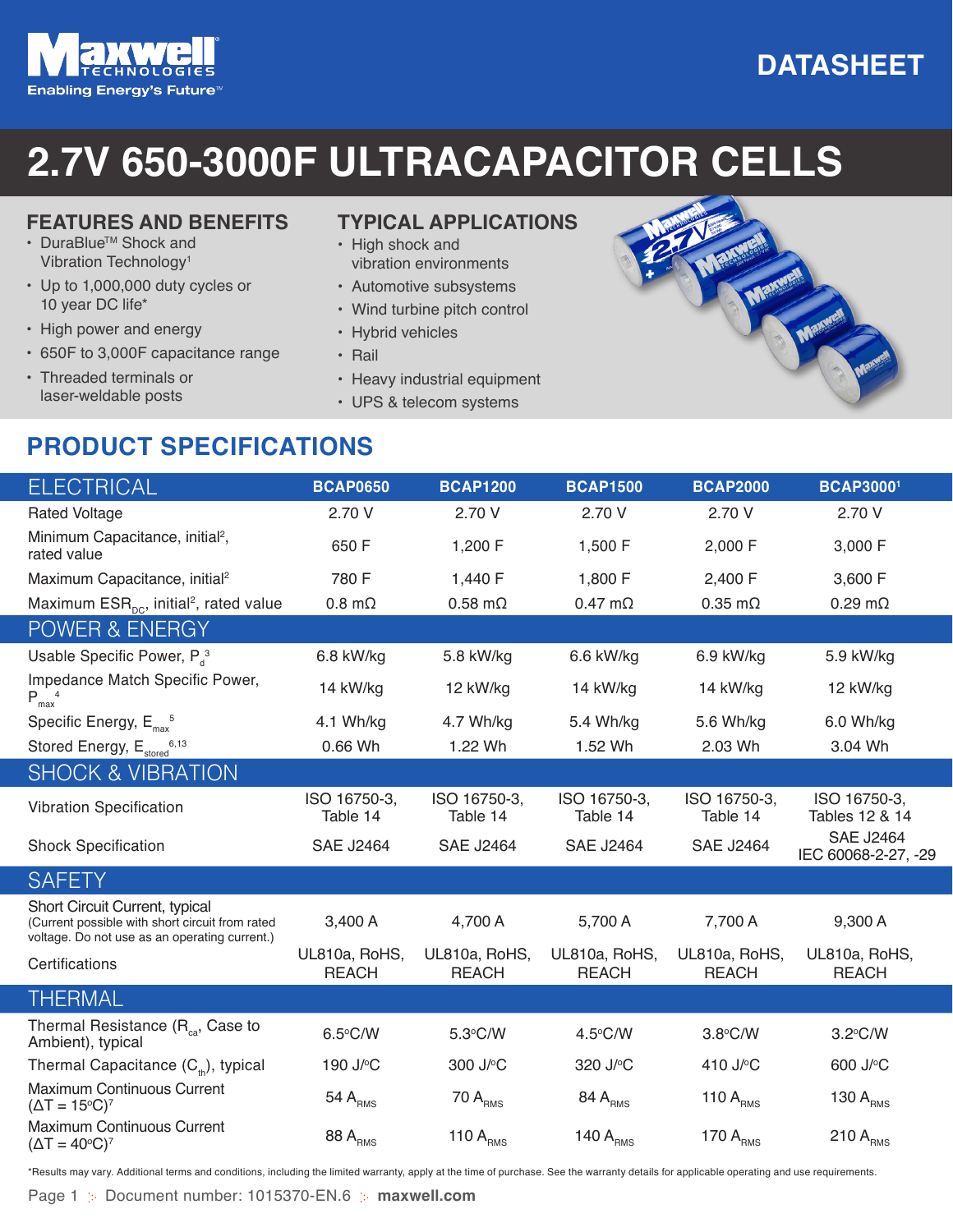## **TYPICAL CHARACTERISTICS**

| <b>TEMPERATURE</b>                                                                                                       | <b>BCAP0650</b>                       | <b>BCAP1200</b>                       | <b>BCAP1500</b>                       | <b>BCAP2000</b>                       | <b>BCAP30001</b>                      |
|--------------------------------------------------------------------------------------------------------------------------|---------------------------------------|---------------------------------------|---------------------------------------|---------------------------------------|---------------------------------------|
| Operating temperature<br>(Cell case temperature)                                                                         |                                       |                                       |                                       |                                       |                                       |
| Minimum                                                                                                                  | $-40^{\circ}$ C                       | $-40$ °C                              | $-40^\circ C$                         | $-40$ °C                              | $-40$ °C                              |
| Maximum                                                                                                                  | $65^{\circ}$ C                        | 65°C                                  | 65°C                                  | $65^{\circ}$ C                        | 65°C                                  |
| <b>ELECTRICAL</b>                                                                                                        |                                       |                                       |                                       |                                       |                                       |
| Leakage Current at 25°C,<br>maximum <sup>8</sup>                                                                         | 1.5 <sub>m</sub> A                    | 2.7 <sub>mA</sub>                     | 3.0 mA                                | 4.2 mA                                | 5.2 mA                                |
| Absolute Maximum<br>Voltage <sup>9</sup>                                                                                 | 2.85 V                                | 2.85 V                                | 2.85 V                                | 2.85 V                                | 2.85 V                                |
| Absolute Maximum Current                                                                                                 | 680 A                                 | 930 A                                 | 1150 A                                | 1500 A                                | 1900 A                                |
| LIFE*                                                                                                                    |                                       |                                       |                                       |                                       |                                       |
| DC Life at High Temperature <sup>2</sup><br>(held continuously at Rated<br>Voltage and Maximum Operating<br>Temperature) | 1,500 hours                           | 1,500 hours                           | 1,500 hours                           | 1,500 hours                           | 1,500 hours                           |
| Capacitance Change<br>(% decrease from rated value)                                                                      | 20%                                   | 20%                                   | 20%                                   | 20%                                   | 20%                                   |
| <b>ESR Change</b><br>(% increase from rated value)                                                                       | 100%                                  | 100%                                  | 100%                                  | 100%                                  | 100%                                  |
| Projected DC Life at 25°C <sup>2</sup><br>(held continuously at Rated<br>Voltage)                                        | 10 years                              | 10 years                              | 10 years                              | 10 years                              | 10 years                              |
| Capacitance Change<br>(% decrease from rated value)                                                                      | 20%                                   | 20%                                   | 20%                                   | 20%                                   | 20%                                   |
| <b>ESR Change</b><br>(% increase from rated value)                                                                       | 100%                                  | 100%                                  | 100%                                  | 100%                                  | 100%                                  |
| Projected Cycle Life at<br>25°C <sup>2,10</sup> 11                                                                       | 1,000,000 cycles                      | 1,000,000 cycles                      | 1,000,000 cycles                      | 1,000,000 cycles                      | 1,000,000 cycles                      |
| Capacitance Change<br>(% decrease from rated value)                                                                      | 20%                                   | 20%                                   | 20%                                   | 20%                                   | 20%                                   |
| <b>ESR Change</b><br>(% increase from rated value)                                                                       | 100%                                  | 100%                                  | 100%                                  | 100%                                  | 100%                                  |
| Shelf Life (Stored uncharged<br>at $25^{\circ}$ C $\pm$ 10°C)                                                            | 4 years                               | 4 years                               | 4 years                               | 4 years                               | 4 years                               |
| <b>PHYSICAL</b>                                                                                                          |                                       |                                       |                                       |                                       |                                       |
| Mass, typical                                                                                                            | 160 g                                 | 260 g                                 | 280 g                                 | 360 g                                 | 510 g                                 |
| <b>Terminals</b>                                                                                                         | Threaded <sup>12</sup> or<br>Weldable | Threaded <sup>12</sup> or<br>Weldable | Threaded <sup>12</sup> or<br>Weldable | Threaded <sup>12</sup> or<br>Weldable | Threaded <sup>12</sup> or<br>Weldable |

\*Results may vary. Additional terms and conditions, including the limited warranty, apply at the time of purchase. See the warranty details for applicable operating and use requirements.

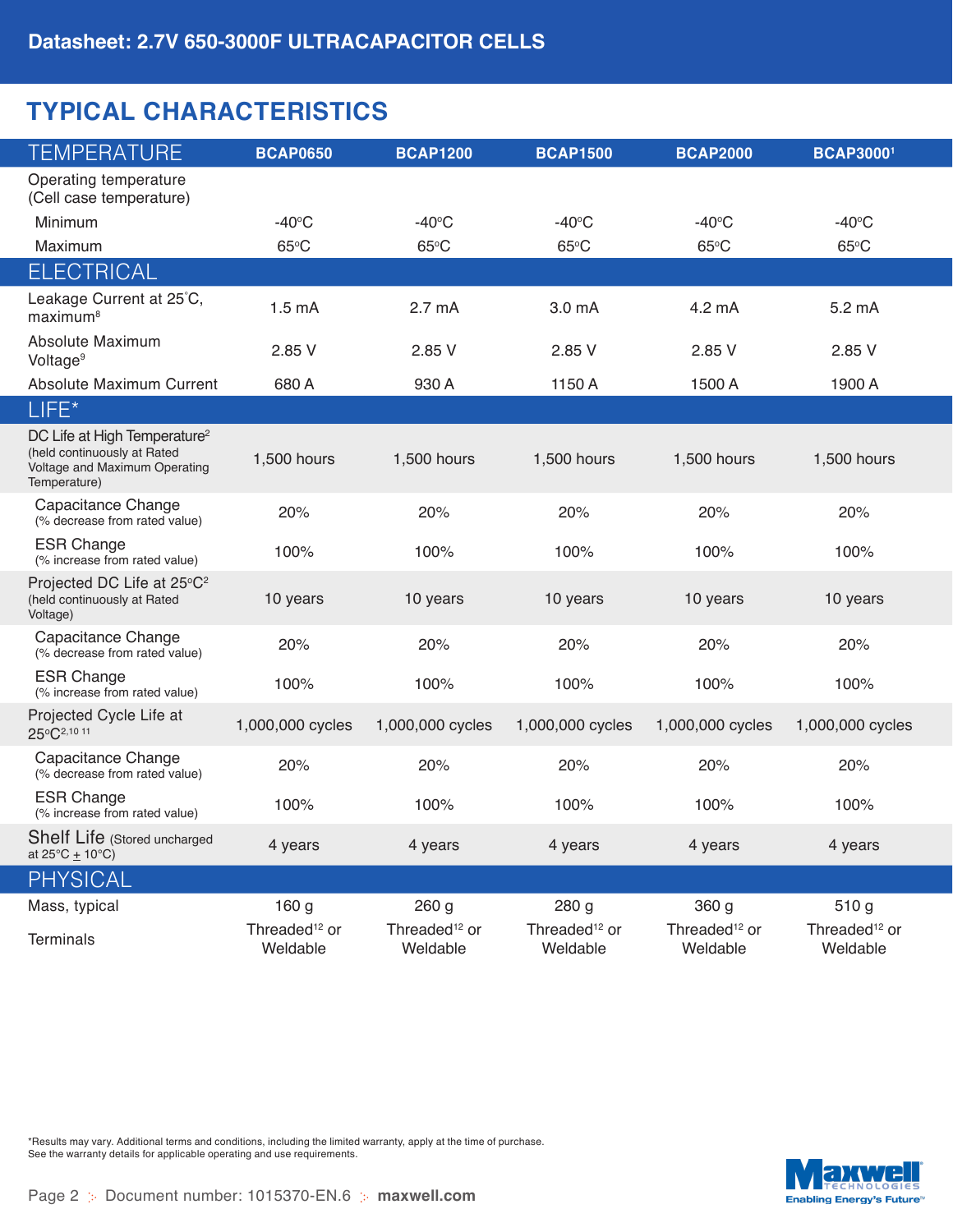## **NOTES**

- 1. Only BCAP3000 currently has DuraBlue™ technology.
- 2. Capacitance and  $ESR_{DC}$  measured using 65 A for BCAP0650, 75 A for BCAP1200 and 100 A test current for all other cells. All tests made at 25°C per document number 1007239 available at maxwell.com.

3. Per IEC 62391-2, 
$$
P_d = \frac{0.12V^2}{ESR_{DC} \times mass}
$$
  
4.  $P_{max} = \frac{V^2}{4 \times ESR_{DC} \times mass}$ 

5. 
$$
E_{\text{max}} = \frac{\frac{1}{2} \text{CV}^2}{3,600 \text{ x mass}}
$$

6. 
$$
E_{\text{stored}} = \frac{\frac{1}{2} \text{CV}^2}{3,600}
$$

7.  $\left.\Delta$ T=I $_{\rm RMS}$ <sup>2</sup> x ESR x R $_{\rm ca}$ 

- 8. After 72 hours at rated voltage. Initial leakage current can be higher.
- 9. Absolute maximum voltage, non-repeated. Not to exceed 1 second.
- 10. Cycle using specified test current per waveform below.
- 11. Cycle life varies depending upon application-specific characteristics. Actual results will vary.
- 12. Maximum Torque is 14 Nm.
- 13. Per United Nations material classification UN3499, all Maxwell ultracapacitors have less than 10 Wh capacity to meet the requirements of Special Provisions 361. When packaged according to the regulation, both individual ultracapacitors and modules composed of those ultracapacitors shipped by Maxwell can be transported without being treated as dangerous goods (hazardous materials).



## MOUNTING RECOMMENDATIONS

Do not reverse polarity. Please refer to document number 1016419, available at maxwell.com for welding recommendations.

### MARKINGS

Products are marked with the following information: Rated capacitance, rated voltage, product number, name of manufacturer, positive terminal, warning marking, serial number.